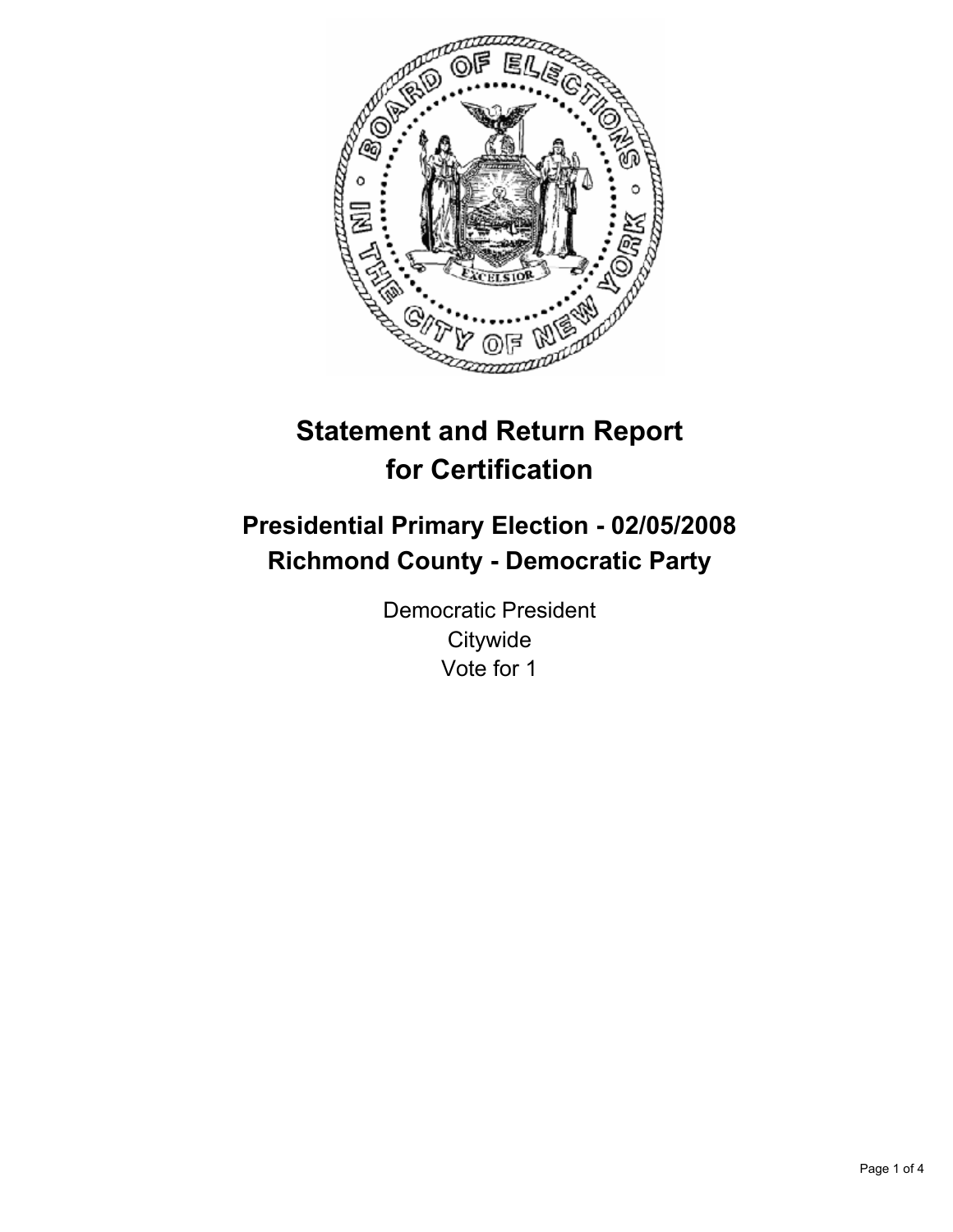

### **13th Congressional District**

| Assembly District 60        |        |
|-----------------------------|--------|
| <b>EMERGENCY</b>            | 12     |
| ABSENTEE/MILITARY           | 182    |
| <b>FEDERAL</b>              | 12     |
| <b>AFFIDAVIT</b>            | 57     |
| <b>HILLARY CLINTON</b>      | 3,150  |
| <b>BILL RICHARDSON</b>      | 19     |
| <b>JOE BIDEN</b>            | 16     |
| JOHN EDWARDS                | 130    |
| <b>BARACK OBAMA</b>         | 1,238  |
| <b>DENNIS J KUCINICH</b>    | 15     |
| <b>Total Votes</b>          | 4,568  |
| <b>Assembly District 61</b> |        |
| <b>EMERGENCY</b>            | 41     |
| ABSENTEE/MILITARY           | 302    |
| <b>FEDERAL</b>              | 30     |
| <b>AFFIDAVIT</b>            | 243    |
| <b>HILLARY CLINTON</b>      | 5,934  |
| <b>BILL RICHARDSON</b>      | $30\,$ |
| <b>JOE BIDEN</b>            | 32     |
| <b>JOHN EDWARDS</b>         | 187    |
| <b>BARACK OBAMA</b>         | 5,502  |
| <b>DENNIS J KUCINICH</b>    | 56     |
| <b>Total Votes</b>          | 11,741 |
| <b>Assembly District 62</b> |        |
| <b>EMERGENCY</b>            | 7      |
| ABSENTEE/MILITARY           | 203    |
| <b>FEDERAL</b>              | 3      |
| <b>AFFIDAVIT</b>            | 63     |
| <b>HILLARY CLINTON</b>      | 4,211  |
| <b>BILL RICHARDSON</b>      | 39     |
| <b>JOE BIDEN</b>            | 37     |
| JOHN EDWARDS                | 189    |
| <b>BARACK OBAMA</b>         | 1,577  |
| DENNIS J KUCINICH           | 12     |
| <b>Total Votes</b>          | 6,065  |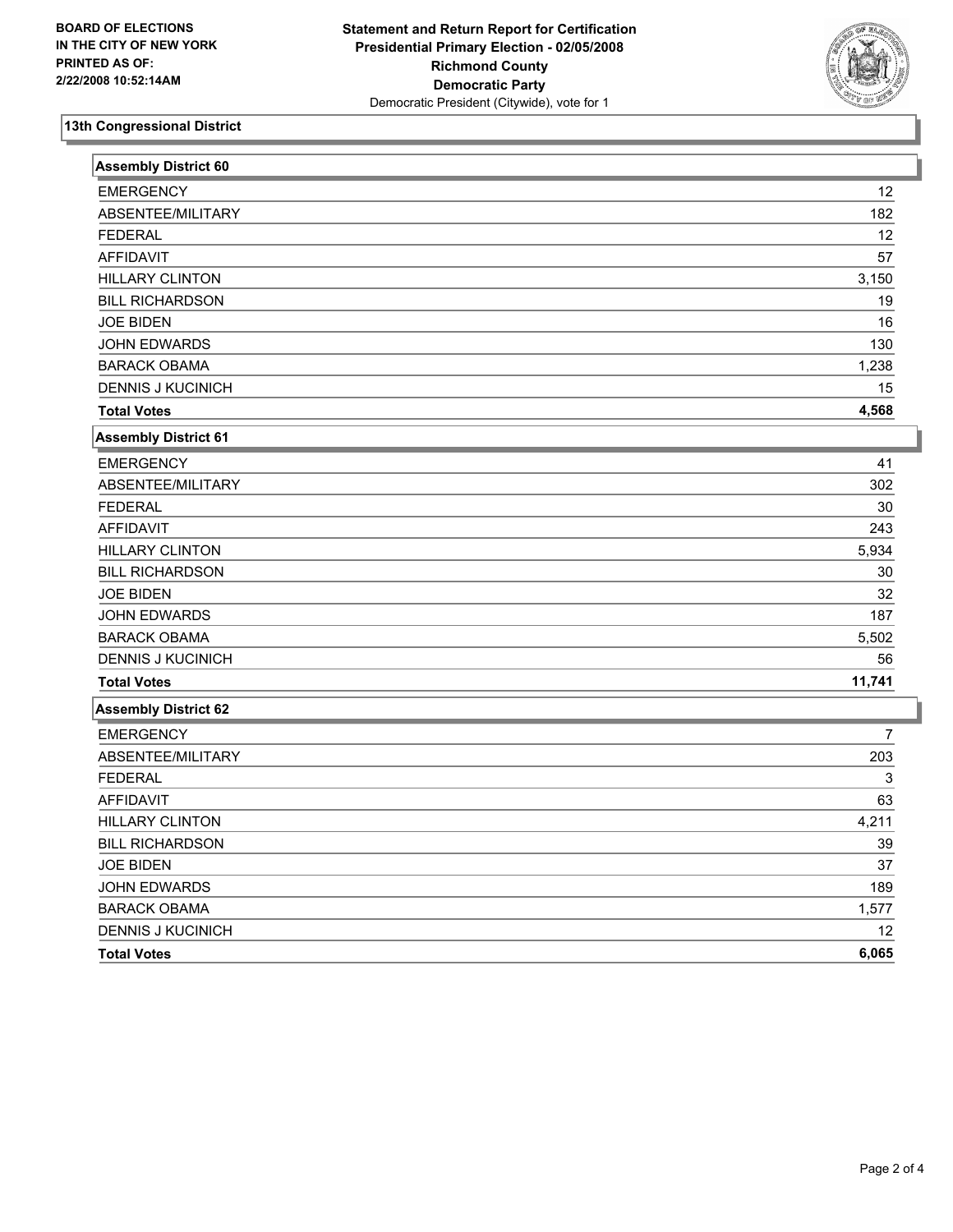

### **13th Congressional District**

| <b>EMERGENCY</b> | <b>Assembly District 63</b>                                  |        |
|------------------|--------------------------------------------------------------|--------|
|                  | <b>EMERGENCY</b>                                             | 41     |
|                  | ABSENTEE/MILITARY                                            | 253    |
|                  | <b>FEDERAL</b>                                               | 13     |
|                  | <b>AFFIDAVIT</b>                                             | 126    |
|                  | <b>HILLARY CLINTON</b>                                       | 5,533  |
|                  | <b>BILL RICHARDSON</b>                                       | 22     |
|                  | <b>JOE BIDEN</b>                                             | 35     |
|                  | <b>JOHN EDWARDS</b>                                          | 165    |
|                  | <b>BARACK OBAMA</b>                                          | 2,613  |
|                  | <b>DENNIS J KUCINICH</b>                                     | 36     |
|                  | <b>Total Votes</b>                                           | 8,404  |
|                  | <b>Total for 13th Congressional District-Richmond County</b> |        |
|                  |                                                              | 101    |
|                  | ABSENTEE/MILITARY                                            | 940    |
|                  | <b>FEDERAL</b>                                               | 58     |
|                  | <b>AFFIDAVIT</b>                                             | 489    |
|                  | <b>HILLARY CLINTON</b>                                       | 18,828 |
|                  | <b>BILL RICHARDSON</b>                                       | 110    |
|                  | <b>JOE BIDEN</b>                                             | 120    |
|                  | <b>JOHN EDWARDS</b>                                          | 671    |
|                  | <b>BARACK OBAMA</b>                                          | 10,930 |
|                  | <b>DENNIS J KUCINICH</b>                                     | 119    |
|                  | <b>Total Votes</b>                                           | 30,778 |